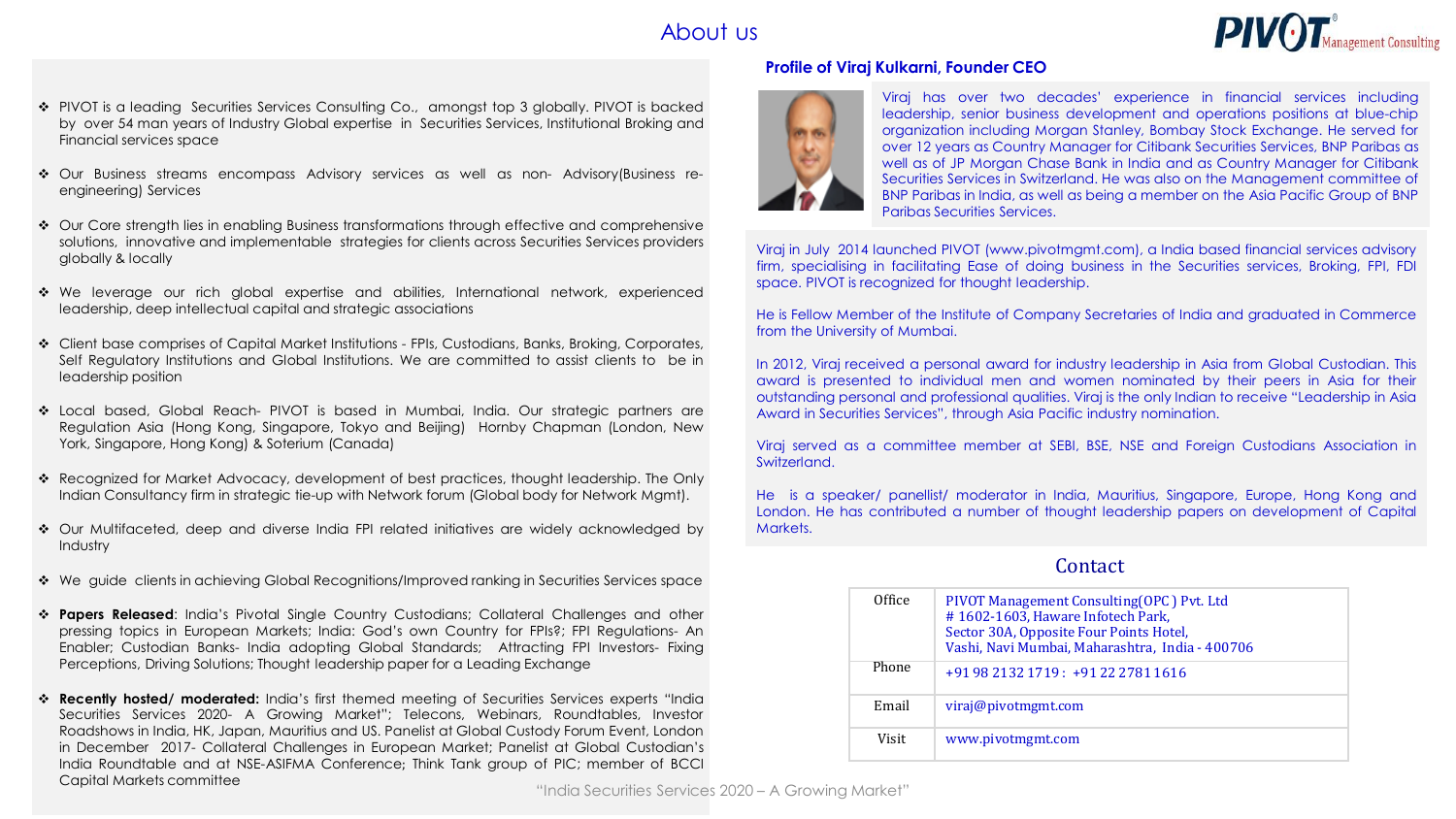

# Key takeaways from the PIVOT hosted

first themed meeting of India Securities Services experts

# **"India Securities Services 2020 – A Growing Market"**

Prepared by Viraj Kulkarni, CEO & Founder, PIVOT Management Consulting(OPC) Pvt. Ltd. August 2018, India

Event Date: Thursday, 19th July 2018 Venue : MCA Club, BKC, Mumbai



Sponsored by Supported by Supported by



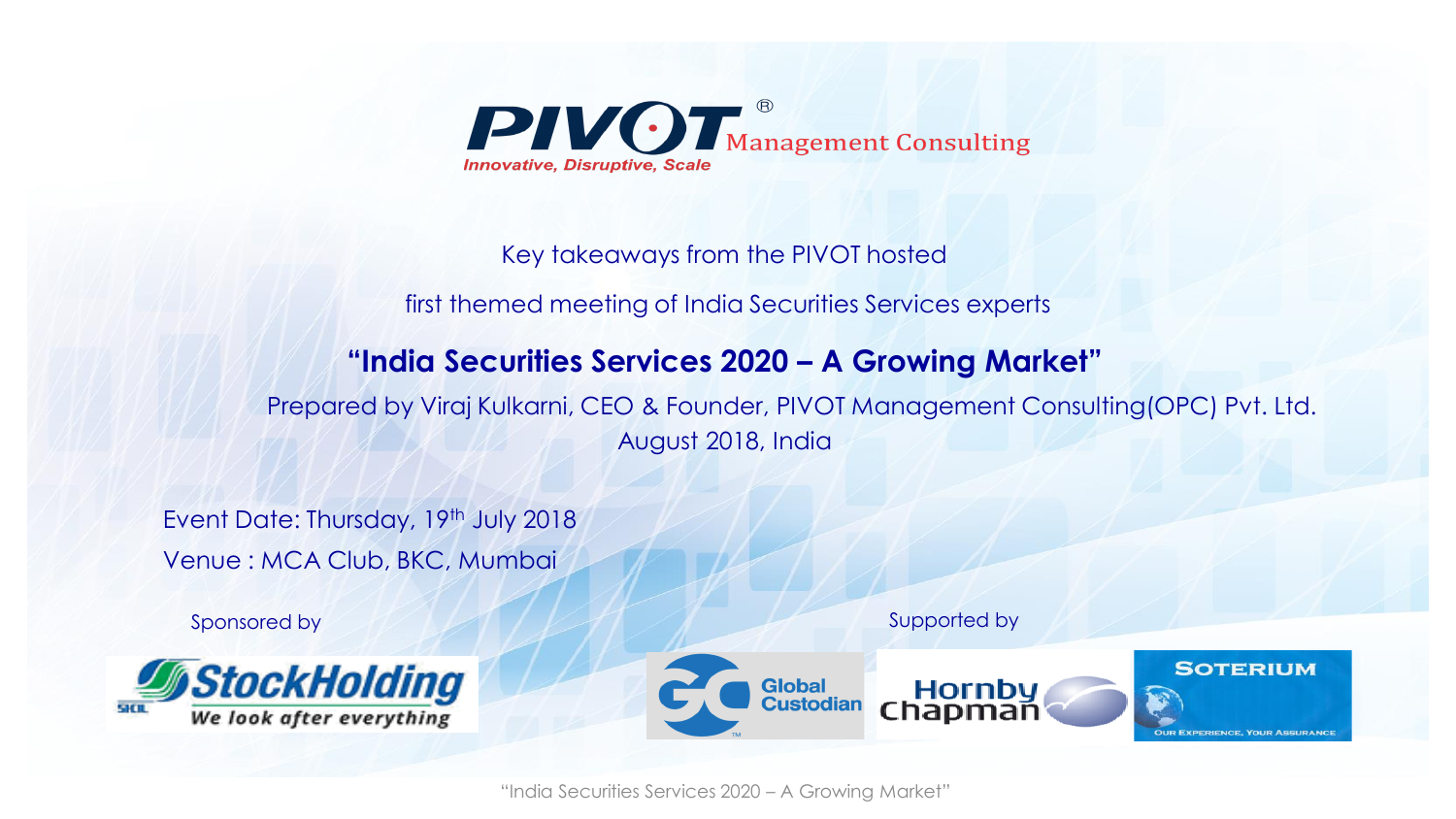

| <b>Particulars</b>                                                            | Slide No. |
|-------------------------------------------------------------------------------|-----------|
| <b>Participating Entities</b>                                                 | 3         |
| Key messages                                                                  | $4 - 7$   |
| Sub Theme: India to grow AUC from USD 1.2 Trillion to USD 2 Trillion, by 2020 | 8         |
| Key Views of Experts at the meeting                                           | $9 - 11$  |
| Post event commentsfrom attendees                                             | 12        |
| Annexures - Remainder views of Experts at the meeting                         | $13 - 16$ |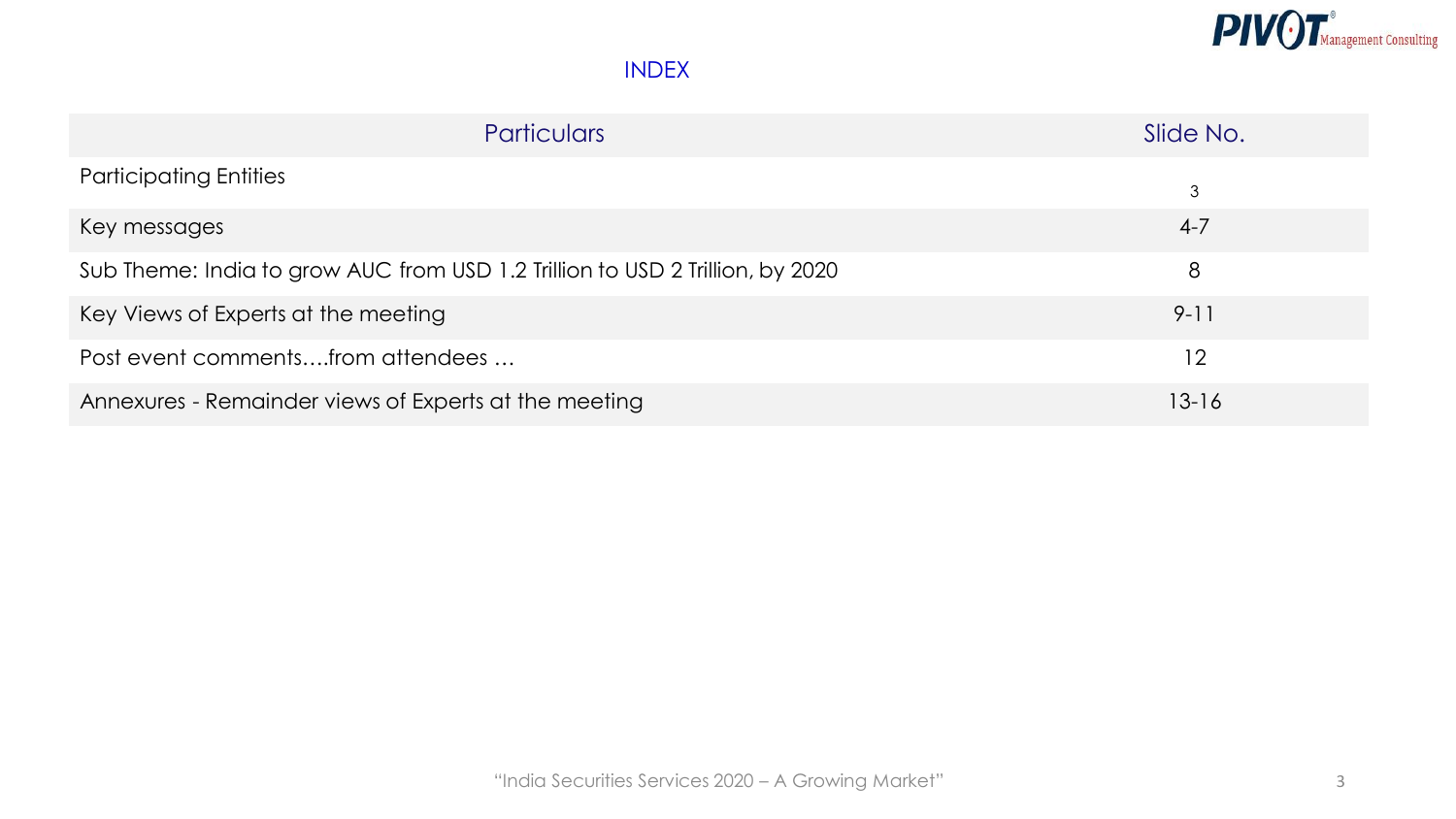

- ❖ **Exchanges**: MSEI; **Messages from the CEO -** BSE, NSE
- ❖ **Clearing Corporations**: ICCL, NSCCL
- ❖ **Depositories**: CDSL, NSDL
- ❖ **Global Custodian**: Message from India CEO of Bank of New York Mellon
- ❖ **Custodians**: Axis Bank, BNP Paribas, Citi Bank, DBS,Deutsche Bank, Edelweiss, HSBC, ICICI Bank, ILFS, JP Morgan, Kotak Mahindra Bank, Orbis, Stockholding, Standard Chartered Bank, Yes Bank
- ❖ **Bank**: IDFC Bank
- ❖ **Legal**: Finsec Law
- ❖ **Tax** : Deloitte, EY, KPMG, PWC
- ❖ **Consultants:** Sunil Gidwani, PIVOT
- ❖ **Supporting partners :** Hornby Chapman; Soterium; Global Custodian

**Nos of Institutions: 31**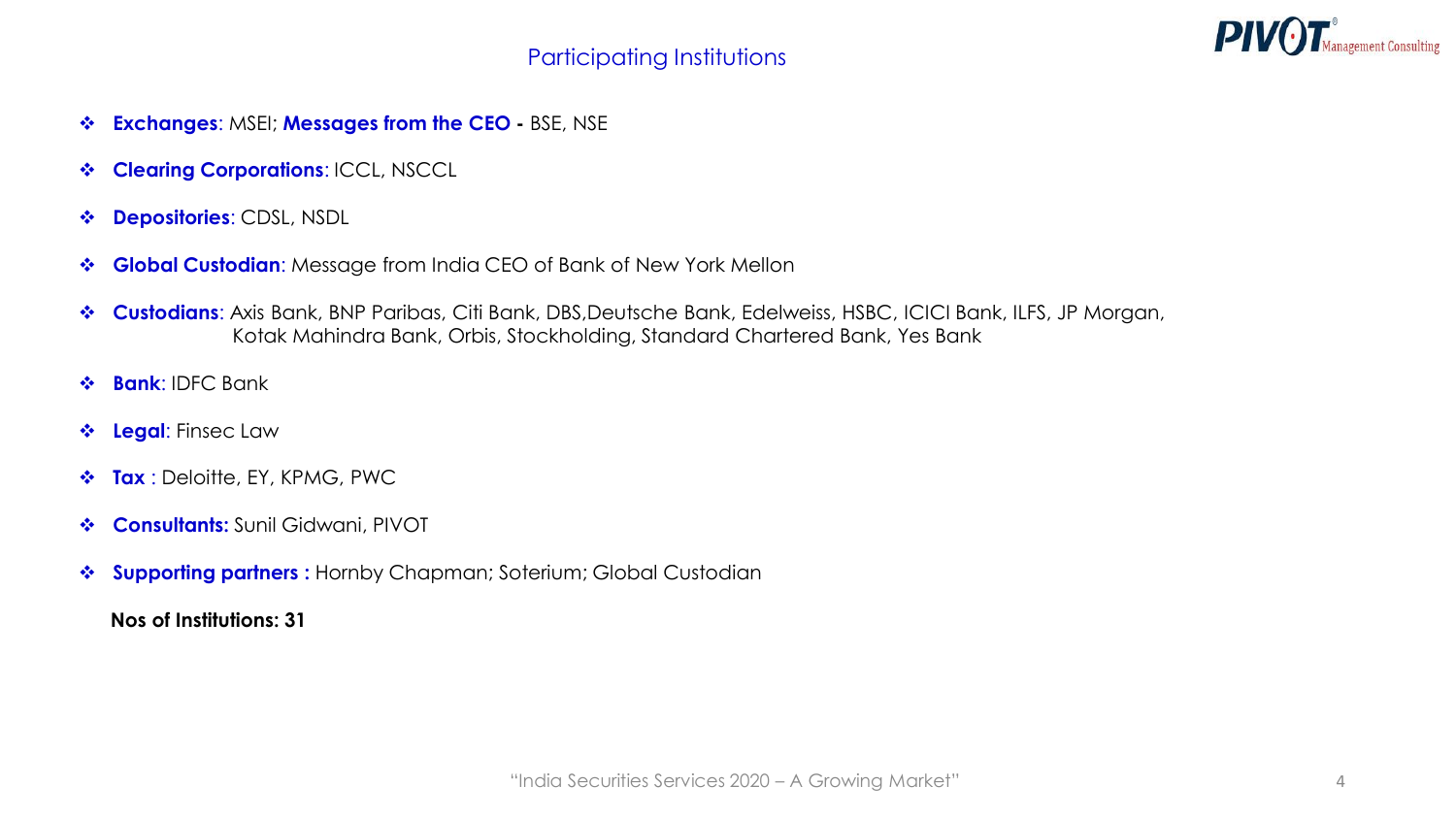



# **Transcript of video message from Mr. Ashish Chauhan- MD & CEO**

PIVOT and Viraj have been pioneers in supporting Indian custody industry for very long. They were connected with BSE and ICCL in many ways since the inception. Viraj himself was part of BSE in early part of his career, he has worked in many places, his team has tremendous experience so his theme to take the custody AUC from USD 1.2 Trillion to USD 2 Trillion is an apt topic. India is growing rapidly 8% per annum and expected to grow even faster and that's where for me over next 2 half years its easy to go from USD 1.2 Trillion to USD 2 Trillion pretty much a large jump from one's standard but overall India is expected to grow pretty fast. Already Indian market capitalization is almost USD 2.3 Trillion and which expected much faster growing so I am not seeing any reason why it never going to happen. We have to organise well in custody and actively. Pivot and Viraj are doing a yeoman's job. My best wishes to conference and all and Viraj Kulkarni for this great work.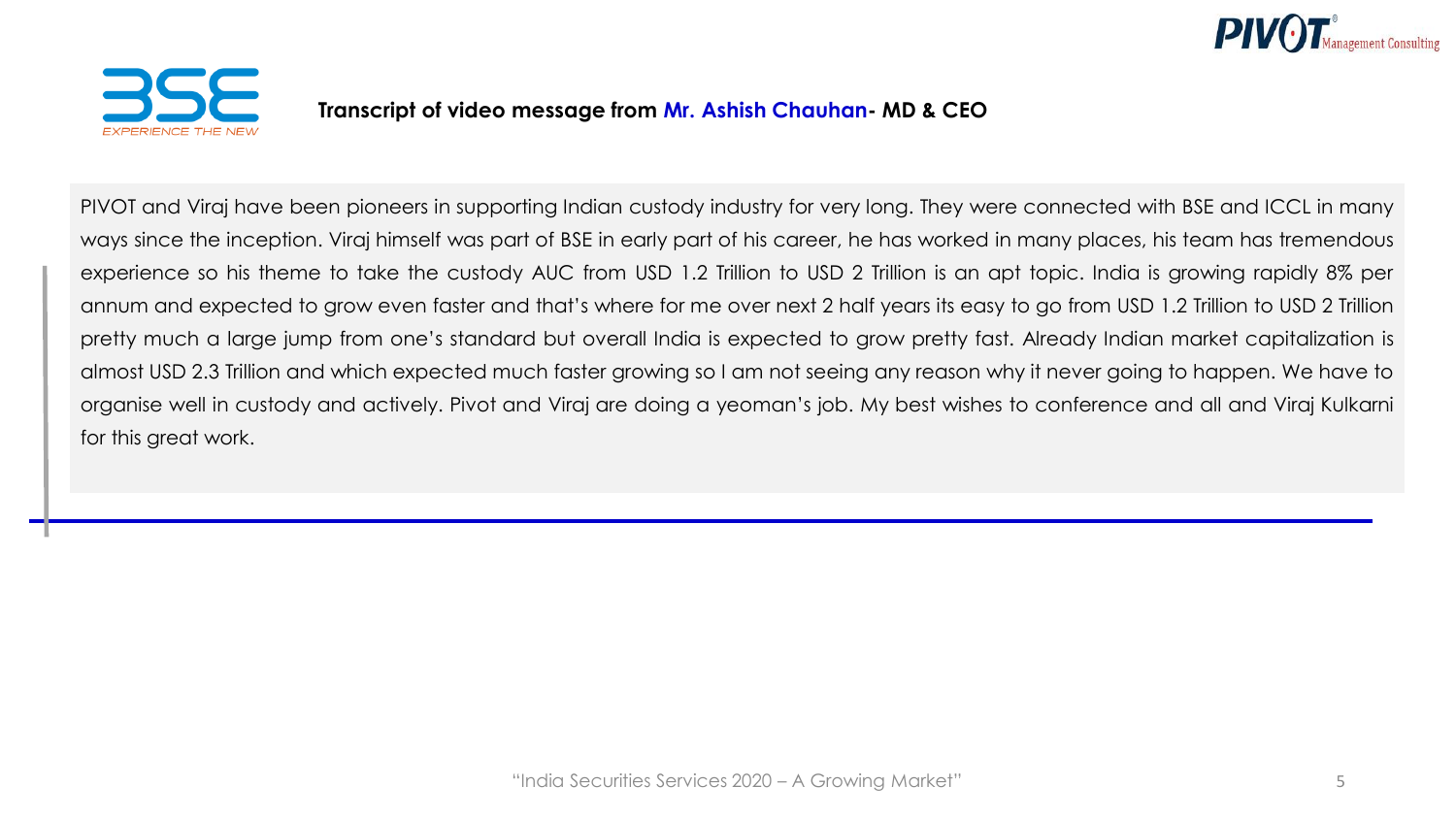



Compliments to all the Securities services experts participating at the looking ahead event "India Securities Services 2020- a growing Market". My regrets for being unable to attend the event hosted by Mr Viraj Kulkarni of Pivot Management Consulting and supported by the Iconic Stockholding Corporation and other Global firms.

I understand this is the first edition of the meet and will focus on what it takes for the Securities Services Industry to grow from \$1.2 Trillion to a potential \$ 2 Trillion by 2020.

In my view the Custody industry which started in 1988 has witnessed dramatic developments over the last three decades especially in the almost 6X growth of assets under custody to the present USD 1.2 trillion; diversity of products and services; more players catering to a diverse set of investors, adoption of global practices and much more. From providing post tradeservices, custodians have evolved to doing much more including thought leadership, development of value added performance, risk attribution reports etc. We believe that growth from \$ 1.2 Trillion to \$ 2 Trillion by 2020 will need a continuous Roadmap comprised of creative solutions and strategies, while retaining the core drivers of client centric solutions, cost efficiencies, transparency, etc. The future is also about integrated solutions, interfaced with a dealing desk solution, block chain solutions and analytics along with the traditional middle and back office services and distribution.

At NSE I believe a combination of investments at our end into new products, new segments like SME and Start-ups, development of the ecosystem that supports all-round development, strategic tie-ups, continued thrust on thought leadership etc. will assist in the growth of Institutional assets.

The rapid development of the Mutual Fund segments and AIF segments will add to assets. In my view the growth of the NSE GIFT City Exchange will also provide opportunities for the Securities Services Industry. I expect new types of Investors who will have differentiated needs to emerge and also new players including Custodian Banks. Looking ahead, the future promises increased activity. At NSE we are geared up for the change and will continue to provide thought leadership in the said direction.

I wish the event the very best and look forward to many more such initiatives.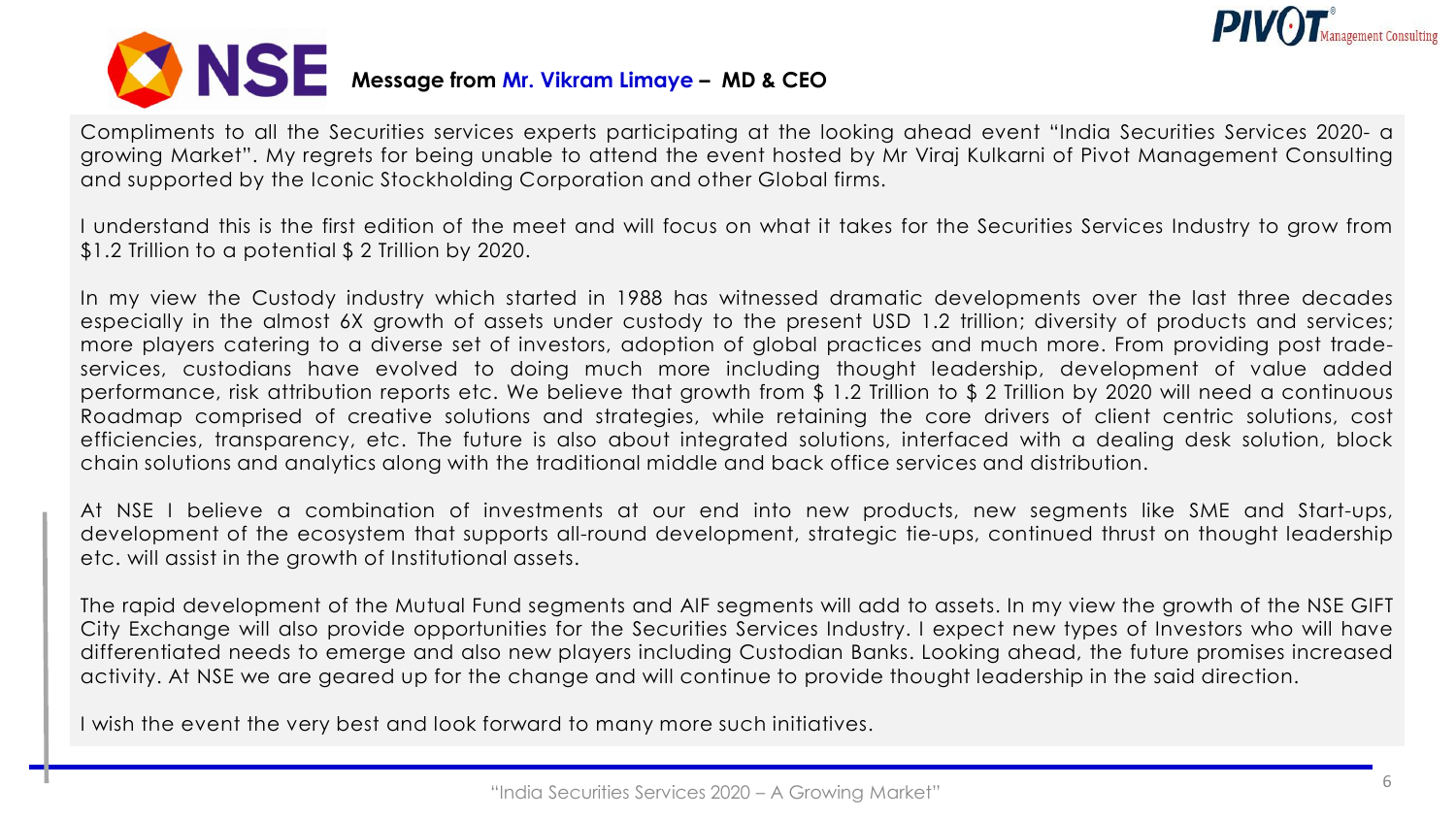

# **BNY MELLON Message from Mr. Aneish Kumar - CEO India**

Many Indians may not have heard about Custody Banks or Custody Business but demand for this specialized financial service has been gaining steadily over the last several years as our economy becomes more mature and versatile. In layman's terms custody business involves holding custody of financial assets on behalf of customers for a fee.

In many cases it provides a neutral buffer zone between two contracting parties who have interest in a financial asset. Having a custodian bank will considerably de-risk the settlements eco system as Custody banks don't dabble in commercial and retail lending; all they do is to settle sales and purchases, ensure delivery of securities and offer accounting. And, also safeguard a firm's or individual's various financial assets .

Custody business in India certainly has the potential to go beyond USD 2 trillion of AUC from the present 1.2 Trillion. As the insurance companies and pension funds mature, India will become source for investment capital. This also mean that new channels of investments, products and distribution capabilities will be required for locally domiciled global products. Custodians, apart from providing clearing , settlement and safekeeping capabilities, will need to be active in many more markets than ever before. They will also have to supplement their services with on-ground support so that their clients can quickly and efficiently tap into these local and intra-regional flows.

With growing integration of domestic and global financial markets, demand from the global custodians to partner with the local players in India has also been steadily gaining momentum, as such an alliance will help them in capturing the India business of their global clients. Needless to add such an alliance with a global player also benefits the domestic partner immensely.

A strong and respected custodian bank will certainly go a long way in developing the Indian capital markets with focus on new products and services, making India more investor friendly.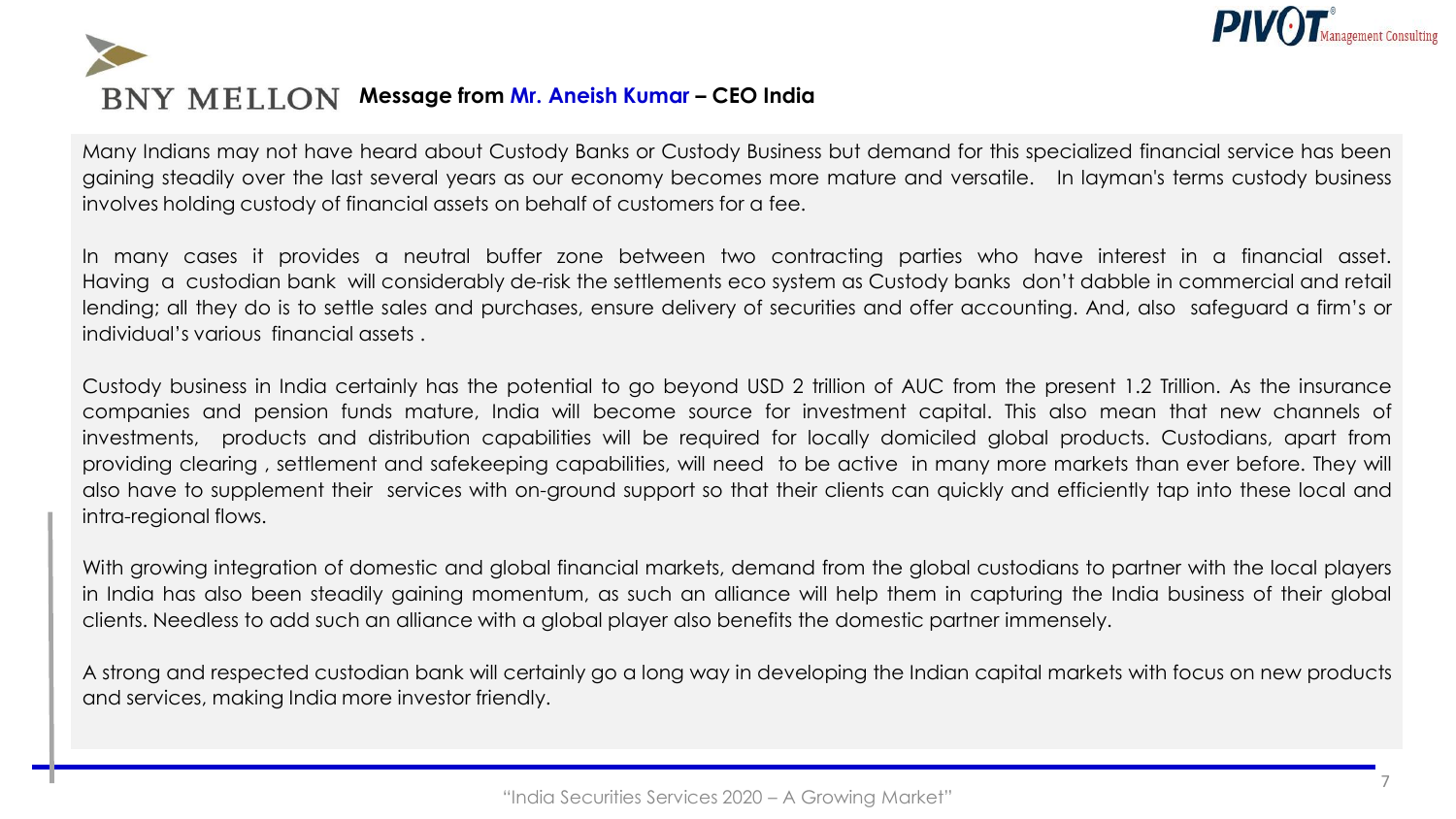



After the great launch of The Network Forum Asia Meeting last year in Hong Kong, The Network Forum returns to Asia in November to bring the community together again - this time hosting the event in Singapore over 2 days. Last year, the event was joined by over 120 network managers, direct custody providers, CSDs and tech innovators at Asia's essential industry gathering. Once again The Asia Meeting promises a continued dialogue of how best to face the future together, by focussing on the key areas of growth, and also challenges, that the market faces. New for this year will be a special focus on India and the local custody and capital market developments that are occurring.

# Hornby<br>Chapman

# **Message from Mr. Paul Chapman – Founder**

"Paradoxically, the rise in importance and prevalence of technology means that the human elements of the securities services world are becoming ever-more important, however industry professionals need to keep adapting to an ever-changing world. The better informed an industry participant is the better he or she can perform their tasks, add value and see the 'big picture' - that is why we wholeheartedly endorse initiatives such as Pivot's 'India Securities Services 2020' as an excellent opportunity for education, discussion and networking".



# **Message from Mr. Jim Harris – Co Founder**

'In a world where streamlining through new and existing technologies is taking place at a faster pace every day, outsourcing and downsizing are more prevalent than ever before and regulation greater than at any time previously, sometimes it pays to stop, take a breath, confirm all is good and then move on. The pace of positive change shouldn't replace the need to assess the impact of that change and to ensure that no issues have arisen as a result. Soterium supports both change and impact through an ongoing 'Healthcheck' providing calm in a sea of uncertainty. Change is permanent, reflection is prudence.'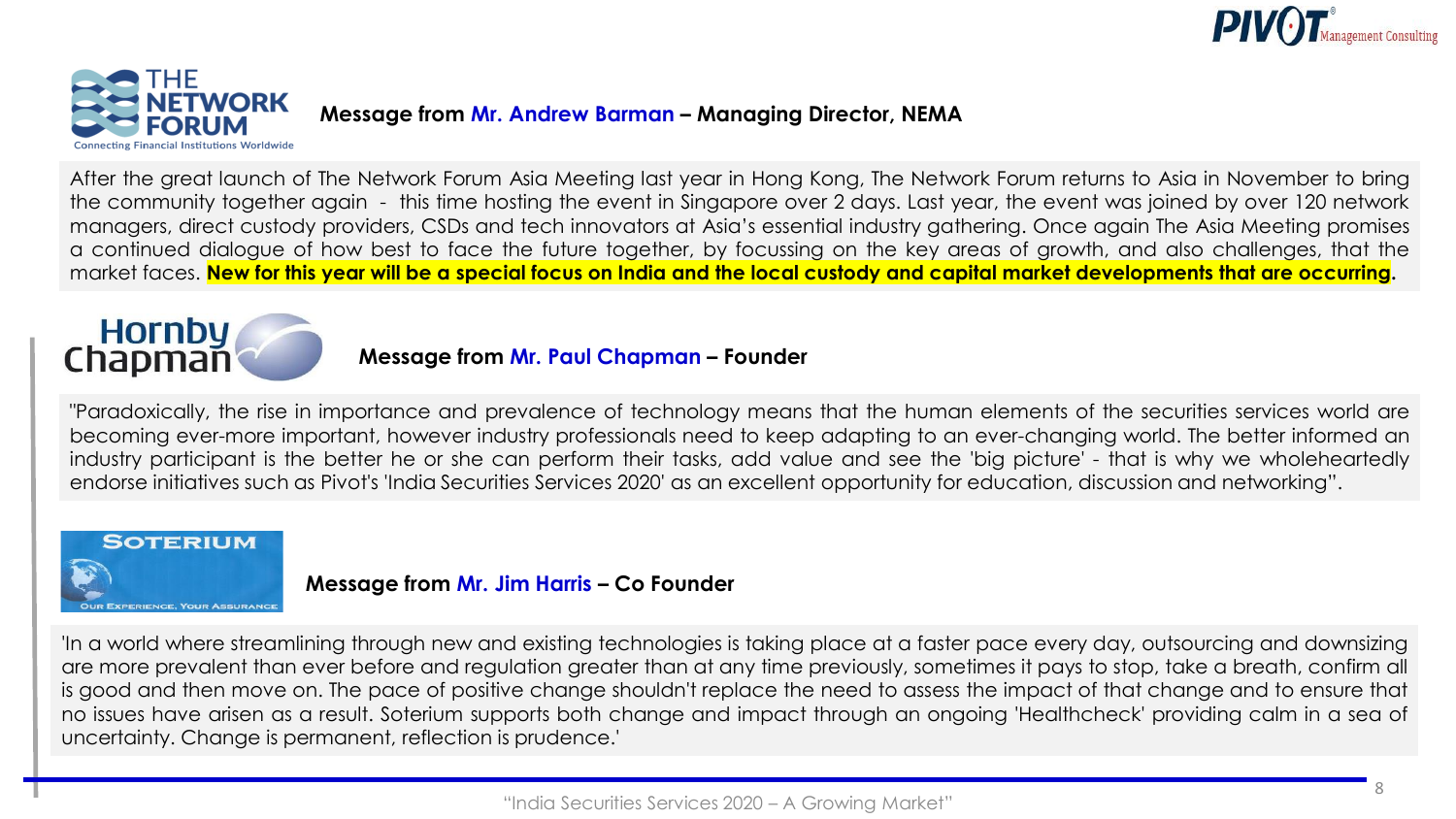The combined diversity of attendees from leading Exchanges, Clg Corporations, Depository, Tax firms, Legal firms & consulting firms had 26 experts sharing their thoughts with the 46 attendees. All present(46) believed that USD 2 Trillion was doable.

## **PIVOTs breakdown estimates of the USD 800 Billion of AUC growth will come from:**

- ❖ **FPI space has potential to build \$ 70-90 Billion**
- ❖ **FDI space has potential to build \$ 80 Billion**
- ❖ **The HNI business has potential to build \$ 100 Billion**
- ❖ **The PF space and Insurance has potential to build \$ 200**

**Billion**

- ❖ **The PE space has potential to build \$ 100 Billion**
- ❖ **Mutual Fund space has potential to build \$ 80 Billion**
- ❖ **New products, DRs has potential to build \$ 30 Billion**
- ❖ **SME, Startups, AIF segment has potential to build \$ 60**

**Billion**

Total \$ 740- \$ 760 Billion….. Stretch \$ 60-\$40 Billion. Which we are all used to!!!

Over 135 thoughts/ aspirations/ concerns/observations were expressed. For ease of understanding we have categorized them as- Regulatory policies, Capital Market infrastructure, FPI, Domestic Market, MF, AIFs, FDI, Start ups, SMEs, NRIs, HNI's, Integrated solutions, DRs

#### Views expressed by Categories (details in Pages 9-15)

| Regulatory - 38   | Integrated-11 | Gift City-4  | $HNI-2$   | Domestic-7           |
|-------------------|---------------|--------------|-----------|----------------------|
| AIF- 18           | DR-8          | <b>NRI-3</b> | $FDI - 2$ | Start up and SME - 4 |
| Infrastructure-14 | Generic-9     | $MF-3$       | FPI-13    |                      |

At PIVOT, we believe that India's investment into developing its infrastructure, increased movement of funds from Banks to Capital Markets, more products, higher investment limits for NRIs, enabling solutions and policies, increased Global visibility will be the key drivers.

#### **What the attendees opined on the Sub-theme**:

\* The point by point aspect helped make USD 800 billion believable\* Share the optimism \* Rarely we come together except when called by Regulator \* USD 1.2 to 2 trillion looks ambitious \* There is capability to make USD 2 trillion happen \* 2 Trillion is like vision 2020 \* Good forum to bring Custodians and broking community together\* Nos are brilliant \* Surprised to see numbers, but post elaboration it makes sense \* Target is extremely good \* good to be a little aggressive \* However the numbers are achievable if we rely on untapped segment \* 2 trillion is doable \* The targets are achievable and logical \* USD 800 billion is doable \* Achievable nos with little bit of stretch\* AUC from USD 1.2 Trillion to USD 2 Trillion is an apt topic\*will need a continuous Roadmap\*India certainly has the potential to go beyond USD 2 trillion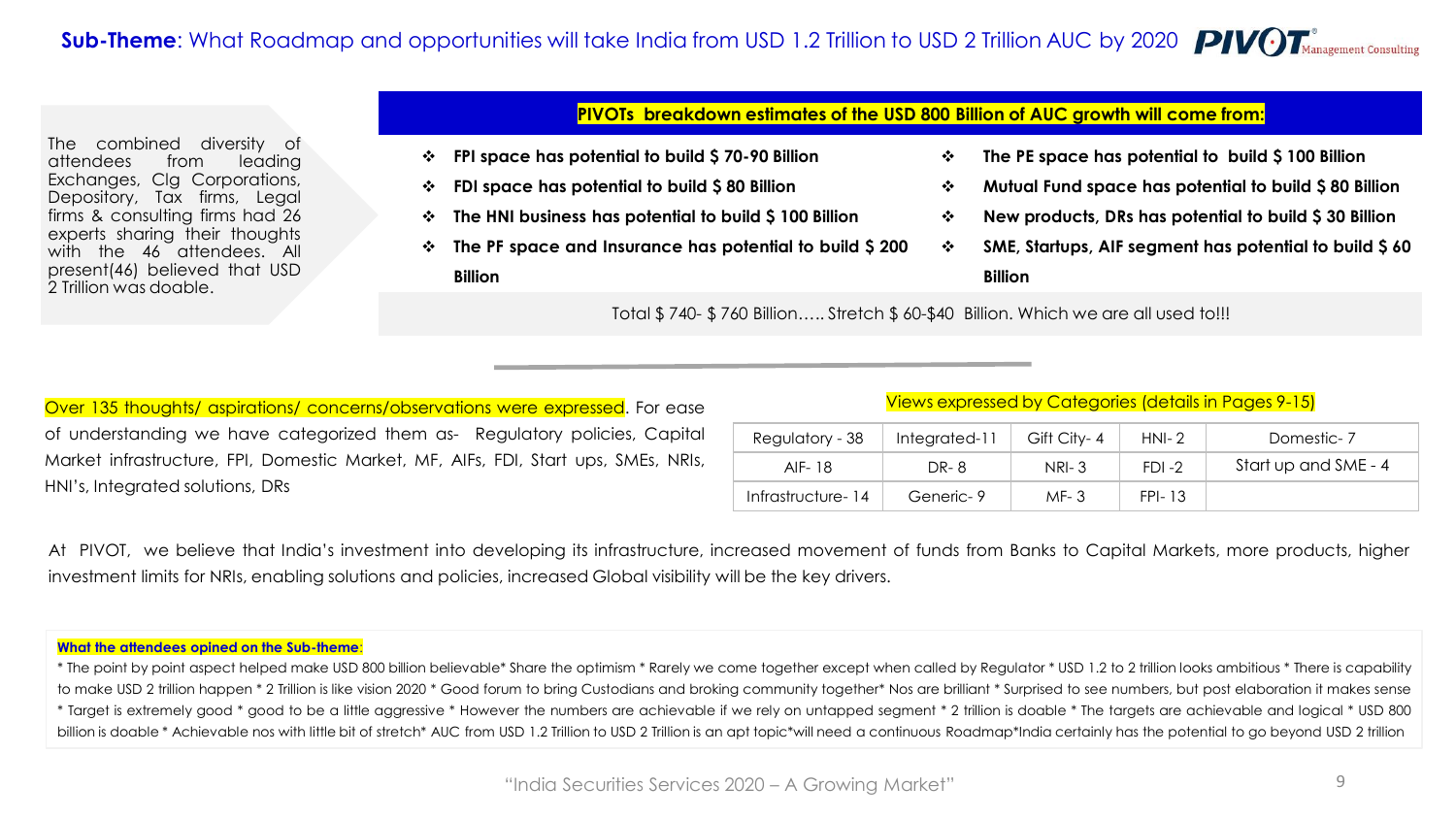

# **Regulatory**

- 1. Govt and SEBI has gone for financial inclusion and more retail participation by enabling consolidation of schemes of major funds
- 2. We need stability of policies
- 3. The investor/market intermediaries perspective is not consistent with regulators perspective
- 4. We need to showcase globally, the developments
- 5. Clients feels helpless and fall back on Intermediaries especially when our regulatory and internal policies are restrictive
- 6. Investors do not like one change at a time, they want all together at beginning and certain point of time. They look for certainty and consistency on how long it will last
- 7. Investors need to make several investments before actual investments are made
- 8. FPIs are worried on the taxation system front. Last year a lot of clarifications almost on daily basis
- 9. Slow pace of regulatory evolution in the pension fund industry
- 10. Proportion of domestic Institutional Investors vs Retail in derivatives is very less. This does not apply to FPIs
- 11. Insurance Co. should look beyond AAA to Corporate bonds- allows taking of loans from bank credit into Corporate Borrowings into perfect Bond marke*t*
- 12. Regulators do not see the investor/inflow perspective for FPIs by bringing sometimes unviable KYC norms etc.. Perception is they are more interested in ensuring preventing money laundering, ensuring transparency rather than attracting inflows. There is a disconnect in the aspirations of the regulators vs that of the Industry *(Remainder on page 13)*

## **Infrastructure**

- 1. Infrastructure developments have been noticed by the international players
- 2. Relooking at 20+ years of Clearing Technology
- 3. Infrastructure entities have a role to play, multiplicity of dependencies exist
- 4. Wrt technology big institutions to enter in India; technology will drive solutions and lead to tighter TATs *(Remainder on page 14)*

# **Gift City**

- 1. GIFT city initiatives keenly watched, especially the DR related and has found interest
- 2. Removal of capital gains on derivatives was a good decision *(Remainder on page 14)*

#### FDI

1. FDIs will grow faster with each state acting like a nation state *(Remainder on page 14)*

#### appear similar, however it represents independent views of the speakers hence presented separately

Note: Some comments may

## Domestic Market

- In last two years the domestic money is increasingly finding its way into Indian Capital Markets
- 2. What are we doing to have more corporates in the fixed income segment? The role of Exchange and Regulators in promoting the trading of the same
- 3. Leading Global fund accounting company keen to establish footprints in India *(Remainder on page 14)*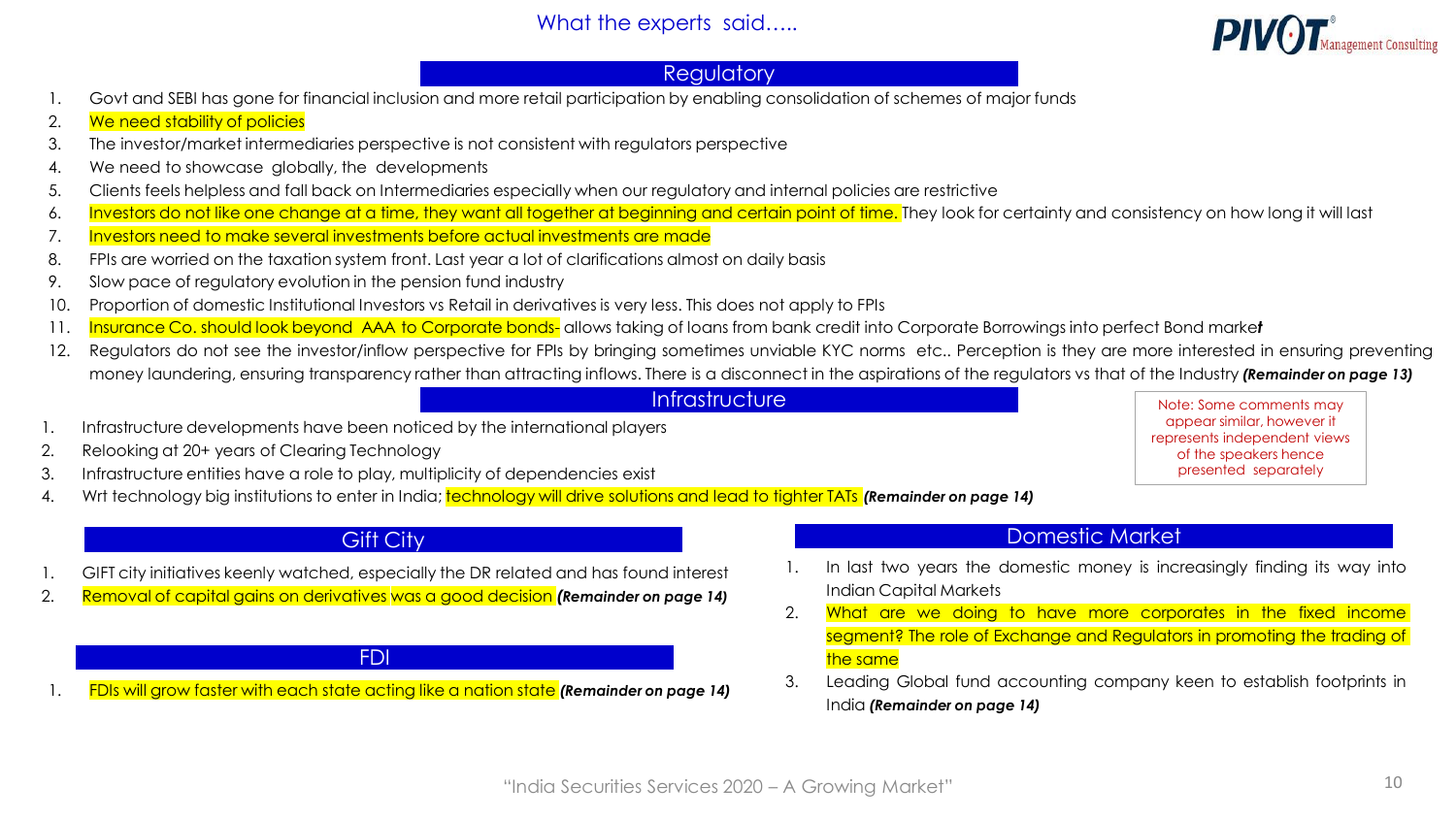

## NRI

- 1. Open limits on NRI funds to levels of FPI as NR by Global norm, invest more in the home country
- 2. Dual approach by Regulators wrt NRI investments, is self defeating- if they come direct- no issues; if they come through fund manager- not allowed!
- 3. NRs primarily rely on fund managers for investment decisions in any of the markets- India no exception! Hence should be permitted *(Remainder on page 15)*

# Depository Receipts

FPI

- 1. Foreign Investors were gung-ho about Level One DRs
- 2. No issuer currently want to do DRs as the environment is not certain and until Regulators clarify; hope something happens soon on this front
- 3. Investor needs clarity on why a product that was good for 20 years is now attracting severe regulatory attention
- 4. Suddenly the regulators are saying we don't need the business without understanding how its conducted
- 5. DR business is necessary because it creates feeling of comfort with the investors who don't want settlement risk into the country *(Remainder on page 14)*
- 1. FPIs and FDI inflows will be volatile particularly in the next 2 to 2.5 years
- 2. Being eyes & ears while partnering with clients and other intermediaries including legal firms will make it easy to understand the various challenges
- 3. Omnibus structure will bring growth
- 4. We have comprehensive registration process for FPIs and not so much wrt FDI. Can the former be reduced? Are we putting artificial barriers?
- 5. Cat III of FPIs holding out immense potential
- 6. Lacking ecosystem aspects wrt FPIs Category III broking execution *(Remainder on page 14)*

represents independent views of the speakers hence presented separately

Note: Some comments may appear similar, however it

#### MF

1. Local MFs lot of work to be done, especially passportability of MFs *(Remainder on page 15)*

# SME, START UP

- 1. Startup/ SME segment of 60 billion looks conservative; great potential, can be substantially higher
- 2. Regulatory restrictions, how business has to be managed has to change
- 3. Need ecosystem that supports growth of startups that will add to market capitalization
- 4. Do we have enough liquidity to reach the \$800 Billion- we need more listings, especially of Start ups and the large ones getting listed overseas *(Remainder on page 14)*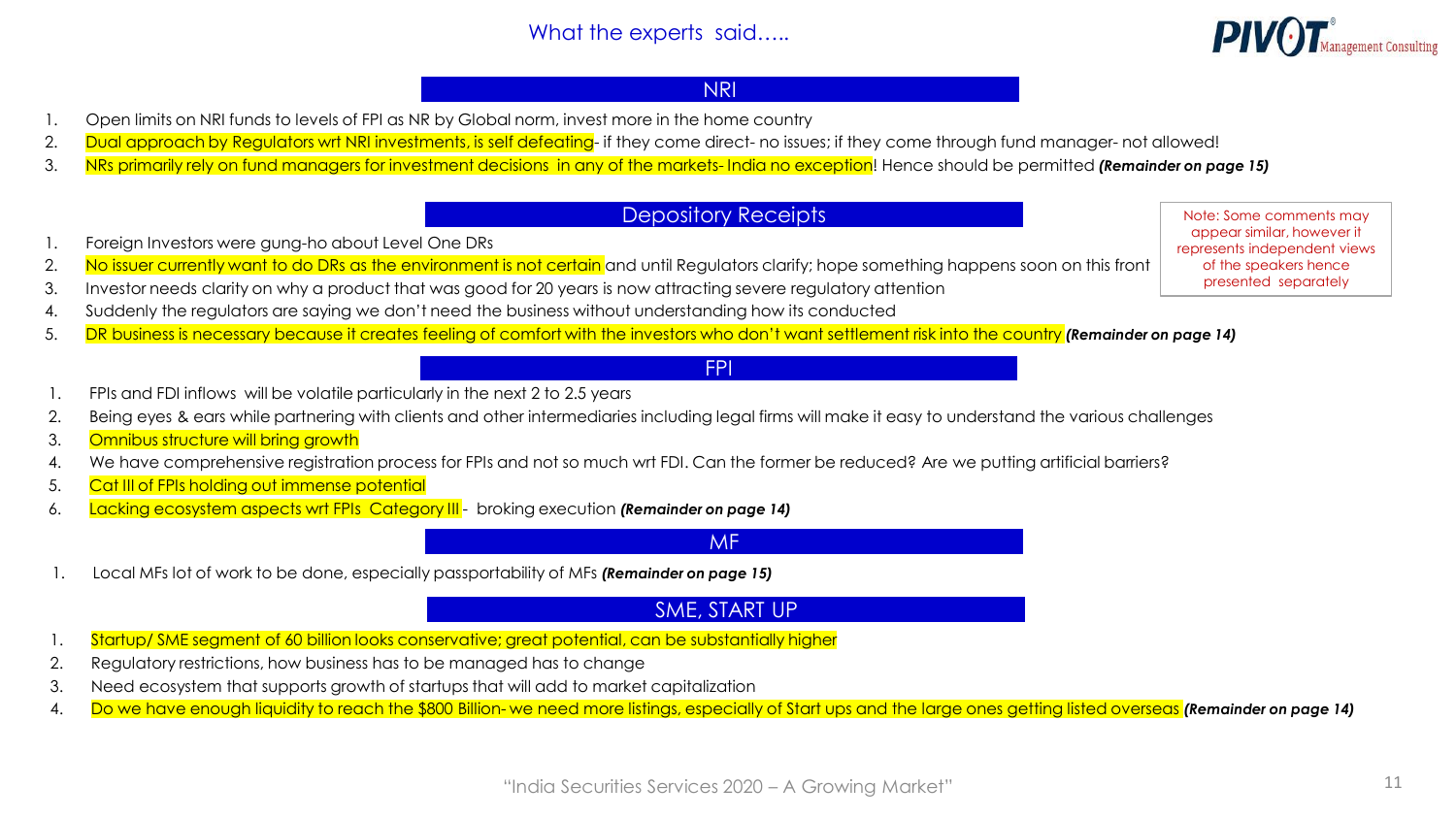

# HNIs & Wealth Management

- 1. HNI segment, family office segment and MF segment has an inflection point and can grow substantially
- 2. Growth of HNI and corporate participation will happen upon initiatives of Exchanges and Regulators- this is a significant untapped market *(Remainder on page 15)*

AIF

- 1. 60 Billion growth is a very conservative target for this segment
- 2. AIFs Cat III a bit disappointing, given tax issues
- 3. Give AIFs the same level playing field as MFs and it will grow faster
- 4. AIFs provide visibility to fund managers and add to the kitty; protect investor interest
- 5. Investors in AIF segment are increasingly matured to determine which fund manager to be "invested in"
- 6. Next big development is the emergence of Talent which is engaged in developing the structures or operating the new structures (MFs, PMS, AIFs)- leading to newer AIFs This will add visibility of the segment
- 7. While an ecosystem exists, need is of handholding right from the set- up stage to go-live- thus freeing fund managers to ideate, research and invest. The other aspects like admin, legal, taxation, regulatory and admin be a coordinated effort
- 8. Cat III is a big opportunity with roadblocks on reg front*(Remainder on page 15)*

# Integrated Solutions

- 1. We need to collaborate, sell India, show growth factors
- 2. Two critical pillars- ease of doing business, that brokers and Custodians propagate and facilitate and tax clarity that tax firms advocate- both go hand in hand
- 3. One key aspect is clients overseas prefer a broader perspective. The limited information syndrome- meet tax for tax related; separately met by Custodians/brokers for their area of specialization. This limits their understanding
- 4. Collective speaking helps promote India better
- 5. Being in one city is much easier to co-operate- FPI hesitancy is on account of all aspects not being addressed by one set of experts *(Remainder on page 15)*

**Generic** 

- **Create liquidity in Market**
- 2. We may become data providers and partner with intermediaries in providing interface for data, thereby generating a new revenue stream
- 3. Pension funds and fund accounting are brushed under the carpet
- 4. Revenue model will change from safekeeping to value added servicesjust as it happened with mobile companies-where data outstripped voice
- 5. Custodians need to innovate *(Remainder on page 15)*

Note: Some comments may appear similar, however it represents independent views of the speakers hence presented separately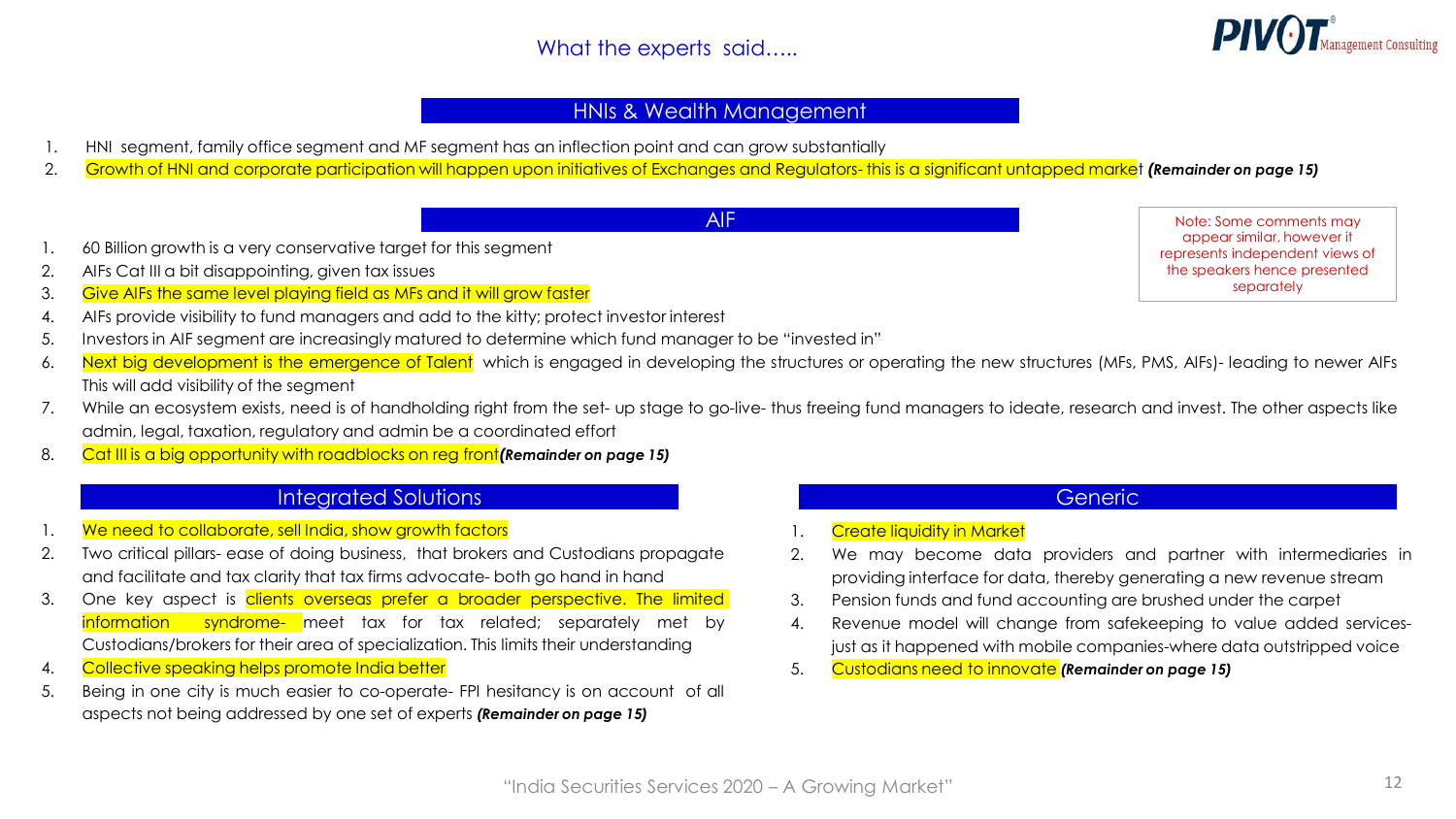# Post event comments….from attendees and over 5300 views on LinkedIn…



- ❖ **Rahul Jain, KPMG**: the meeting was really very well organized and the concept of open floor was really new and productive. Look forward to many more such meetings in future. All the best to your team!!
- ❖ **Vineet Potnis, StockHolding**: Great event. I had fantastic exposure listening to views from across a wide cross section of stakeholders in the custody business. And it was high quality networking. As suggested by some of the participants, we should have such interactions regularly
- ❖ **Leena Aich, Citibank:** Congratulations on the success of the event!!!. Given that this was being run by you and the topic you and your team selected, for me, it was a foregone conclusion. Thanks for sharing the growth estimates
- ❖ **Rajasekhar Kommuru, Axis Bank**: I came to know from Ms. Neha that the event was extremely good
- ❖ **Sachin Samant, Kotak Mahindra Bank**: Thanks Viraj. It was really useful discussion
- ❖ **Ramesh NGS, Stockholding:** We are glad that the event was well received, appreciated & went off well
- ❖ **Neeraj Kulkshrestha, BSE:** Sorry I am travelling. You are doing a yeoman job for the industry. Congrats
- ❖ **Lipikar Jena, ICICI Bank:** It was indeed a pleasure being part of the event hosted by PIVOT
- ❖ **Manish Jain, ICICI Bank:** FeIt was my loss for not able to attend such an enrichful event
- ❖ **Naresh Makhijani, KPMG:** Congrats for outstanding success
- ❖ **Lyndon Chao, ASIFMA:** Congratulations Viraj!
- ❖ **Bahroze Kamdin, Deloitte:**. A good initiative
- ❖ **Suresh Swamy, PWC:** Thanks for the update Viraj. Good to hear. All the very best for such future initiatives
- ❖ **Suhel Plasar, IL&FS:** Kudos to you and team for pulling this one of a kind event!!! Looking forward to more such engagements
- ❖ **Sunil Gidwani, Tax expert**: Excellent event and very well planned, organised and executed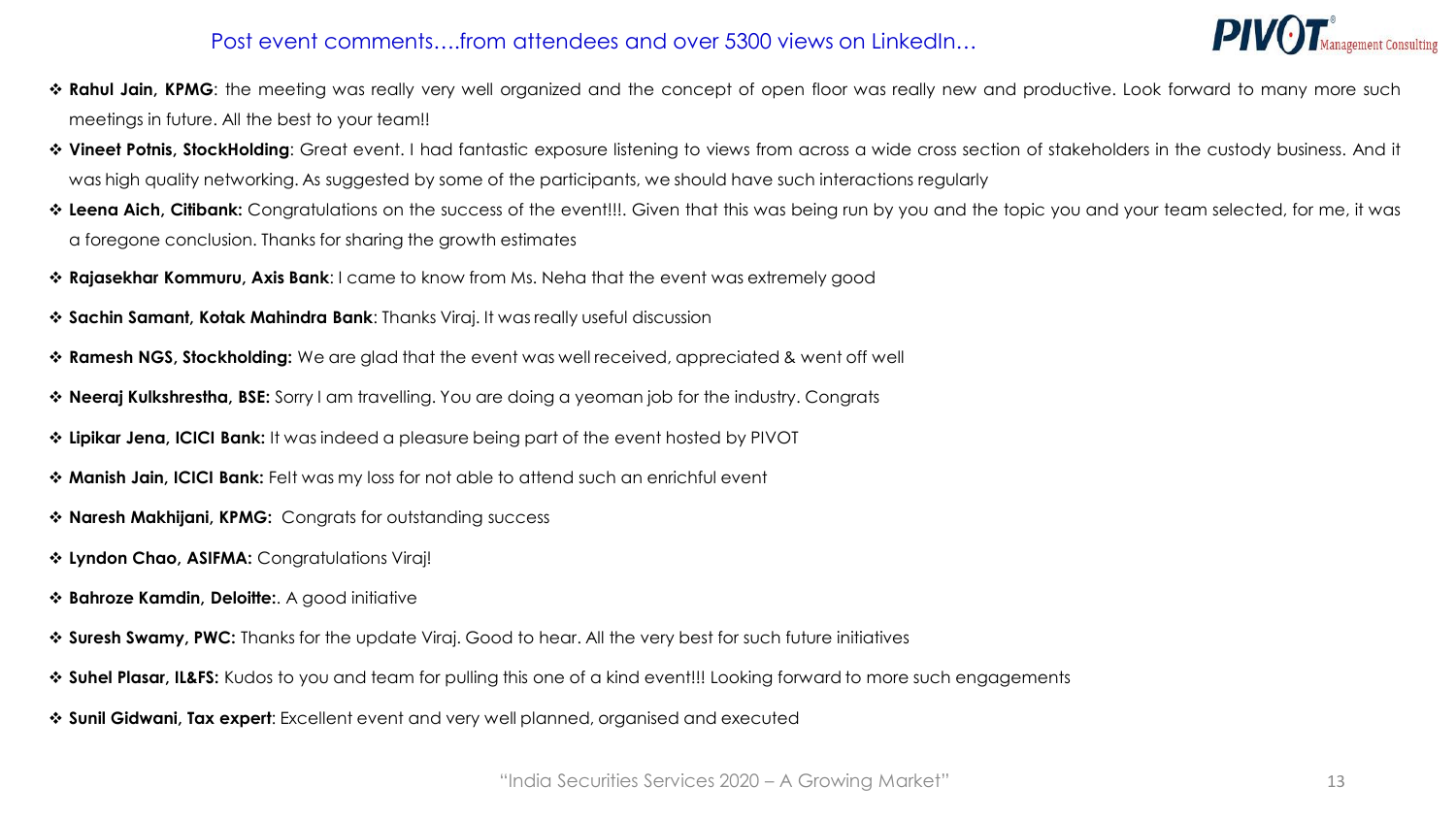# Annexure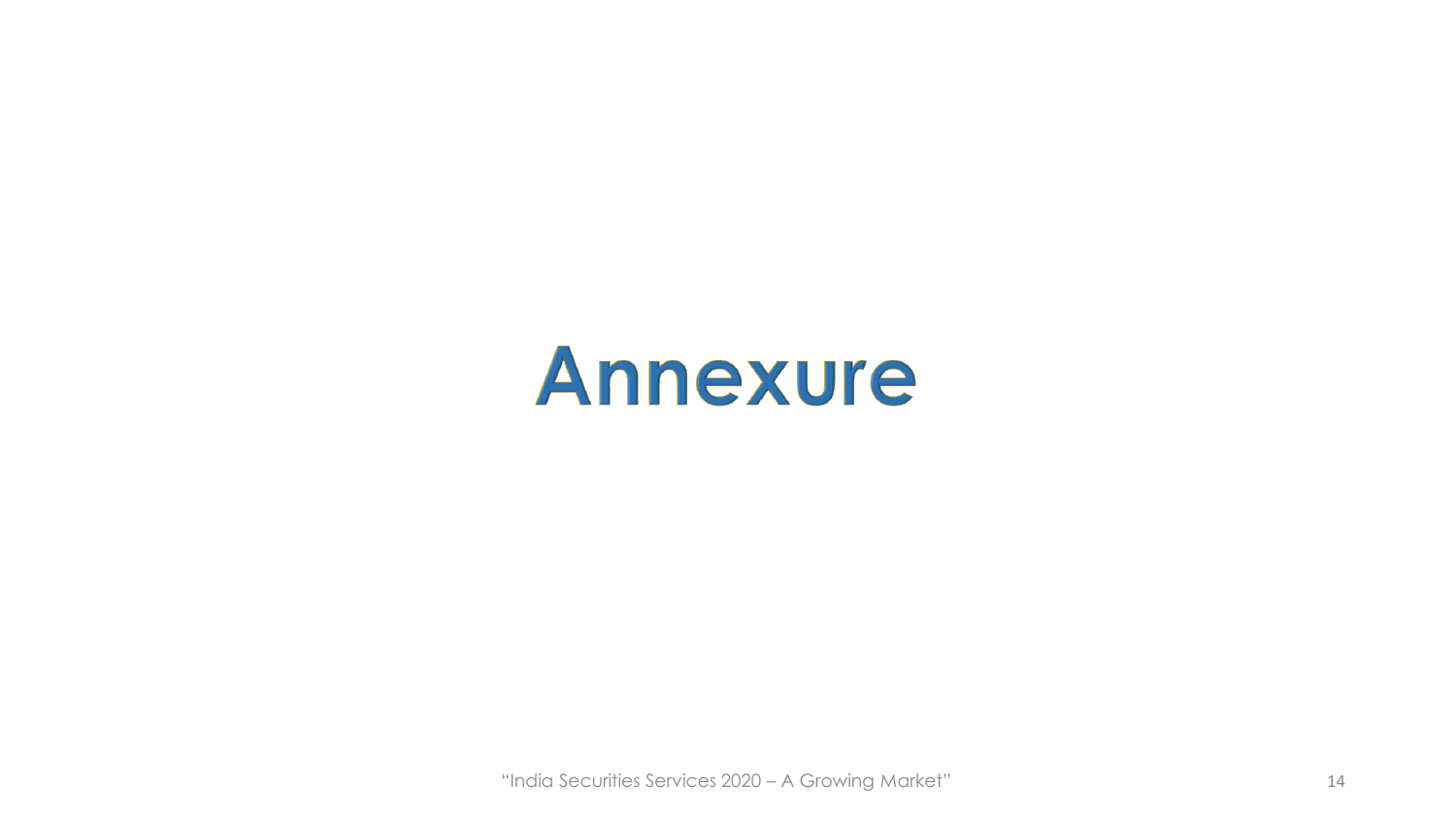### **Requlatory**

- Investors happy with the regulatory perspective and actions
- 2. If Regulatory and policy changes come, the industry need to be given the continued confidence
- 3. Regulations need to be changed/upgraded
- 4. Greater need for transparency, economies of scale, automations will drive growth
- 5. Investments needs to be made for growth of Industry
- 6. We have to look at the new opportunities and the new way of doing things
- 7. Policy barriers need to be pushed for development to happen
- 8. Too many changes making investors jittery
- 9. Too many changes coming together is not helping achieve the targets
- 10. Inflows leaking due to multiple regulatory changes.
- 11. Political stability can impact next year
- 12. There is greater clarity, yet issues wrt KYC etc. are challenges that exist
- 13. What's needed is thought process change esp. wrt Tax
- 14. Certainty is also impact by change in government
- 15. Significant evolving change in the investing pattern of investors- from banking to Capital markets across retail segment in remote places
- 16. Retrospective tax still exists
- 17. This government has better perspective and the retrospective is getting addressed
- 18. Whenever they(Regulators) make a drastic change, they discuss the rationale and explain
- 19. Japanese Investors prefer the Non- Institutional route
- 20. Korean Investors saw the initiative to welcome them(Reference to FPI booklet)
- 21. Insurance funds don't go beyond the cozy sovereign in the major part of their portfolios
- 22. Custodian taking responsibility to determine issues relating to investments from a particular jurisdiction; not custodians job. Regulator has faith in expertise of custodians
- 23. Lot of changes happening esp. tax and reg, some becoming restrictive
- 24. Changes are happening in Regulations, settlement mechanism, reporting requirements, trade reporting- the entire ecosystem is getting relooked, including interest in block chain's
- 25. I'm a bit cautious and conservative and don't believe the 800 billion can happen assuming a 8 % growth in next two years, if one follows the organic growth path.
- 26. We expect more clarifications in next two weeks

Note: Some comments may appear similar, however it represents independent views of the speakers hence presented separately

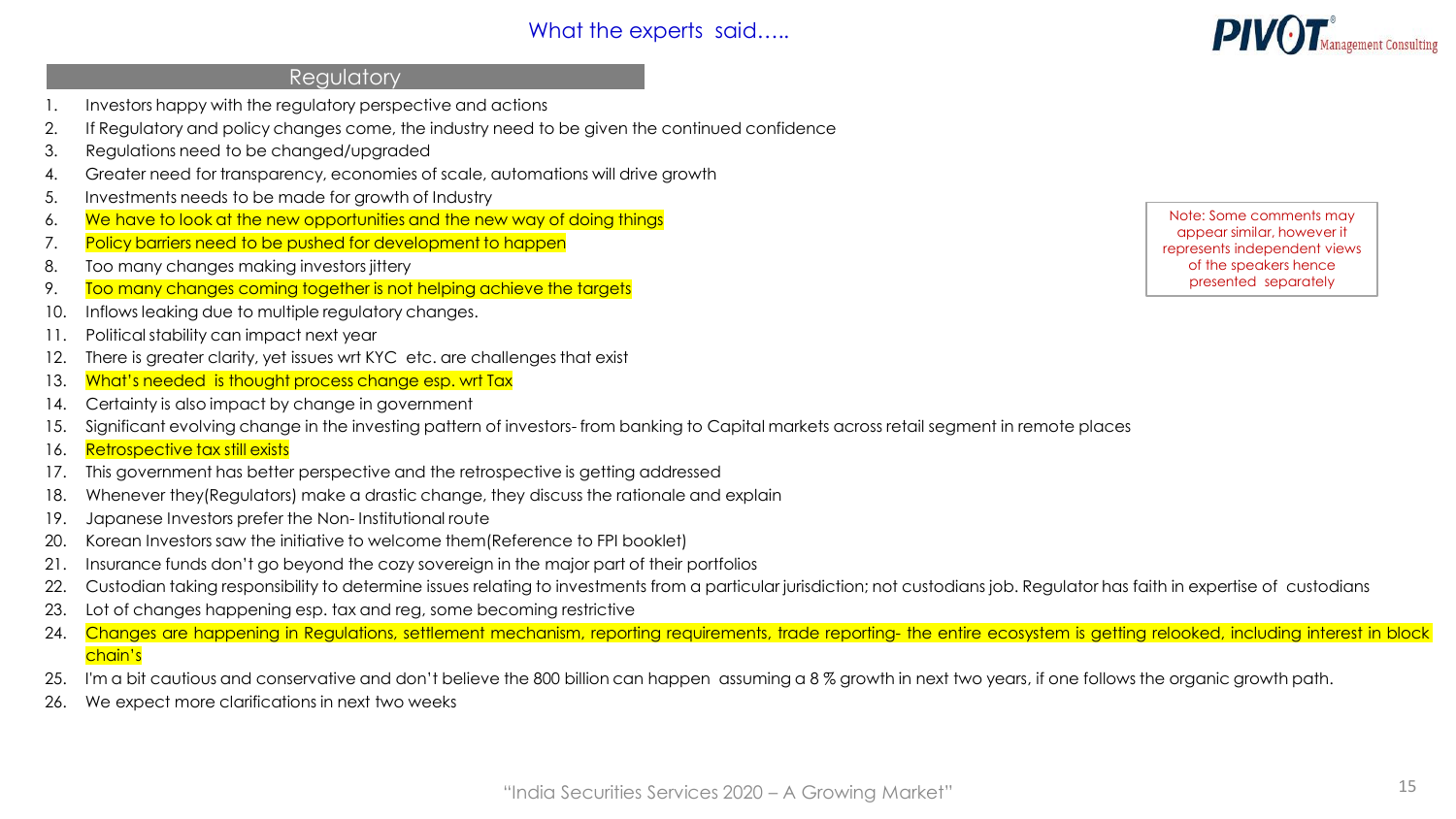### **Infrastructure**

- 1. Needs to invest in infrastructure development
- 2. Need to invest in system and processes to manage the growth than rely on heritage platforms
- 3. People to gear up for change. Need to start thinking of change and enable development
- 4. Operational cost can be reduced by increasing inflows
- 5. Infrastructure SROs have a role in limiting/ breaking the handoff of the STP
- 6. Investment in Technology is needed
- 7. NSDL supports infrastructure development esp. for FPIs by creating a portal for FPIs- as per the MOF announcement of 2017
- 8. Three factors that will make change happen-Enabling regulations; Evolution of Technology(leap frogging into transformational technology'; the growing pool of professionals
- 9. Global/International broking/banking custodians support FPIs in electronic mode(swift) until it reaches India.
- 10. On NSCCL of the 16 clearing banks only 5 are foreign Banks that are totally integrated, while the remaining are local banks- catering mainly to the much larger retail segment that have a catch up

# Gift City FDI

- Gift City will take longer
- 2. IFSC making progress after a long time

## Domestic Market

- 1. Growth will be driven more by various domestic segments than FPI/ FDI
- 2. Domestic will grow faster than FPIs
- 3. Huge potential in the domestic segment esp. the insurance segment which can kick off through small steps
- 4. Domestic custodians too evolving and engaging with FPIs, not the case 6-8 years prior- This increasingly becoming visible to overseas investors

## Depository Receipts

- 2014 Sahu Committee Report not implemented- matter pending with regulator
- 2. Great suggestions in the Sahu committee report about opening the market Traditional DR market and Non-traditional DR market
- 3. Reason for being different by asking BO level information which doesn't exist anywhere in the world?

## FDI will grow faster than FPI

1. Optimistic of the FPI opportunities though there are hiccups

FPI

- 2. India continues to be a favorite amongst emerging markets inspite of withdrawals and outflows- still amongst the lowest vs other markets
- 3. FDI, FPIs IFSCs DR and new products will see inflows
- 4. The domestic and MF segment may grow substantially but wont make a dent thus reliance will be on FPIs and new listings.
- 5. Nos also impacted on account of absence of omnibus structure.
- 6. FPIs are more bullish than Locals on India
- 7. In FPI space USD 70-90 Billion is doable

appear similar, however it represents independent views of the speakers hence presented separately

Note: Some comments may